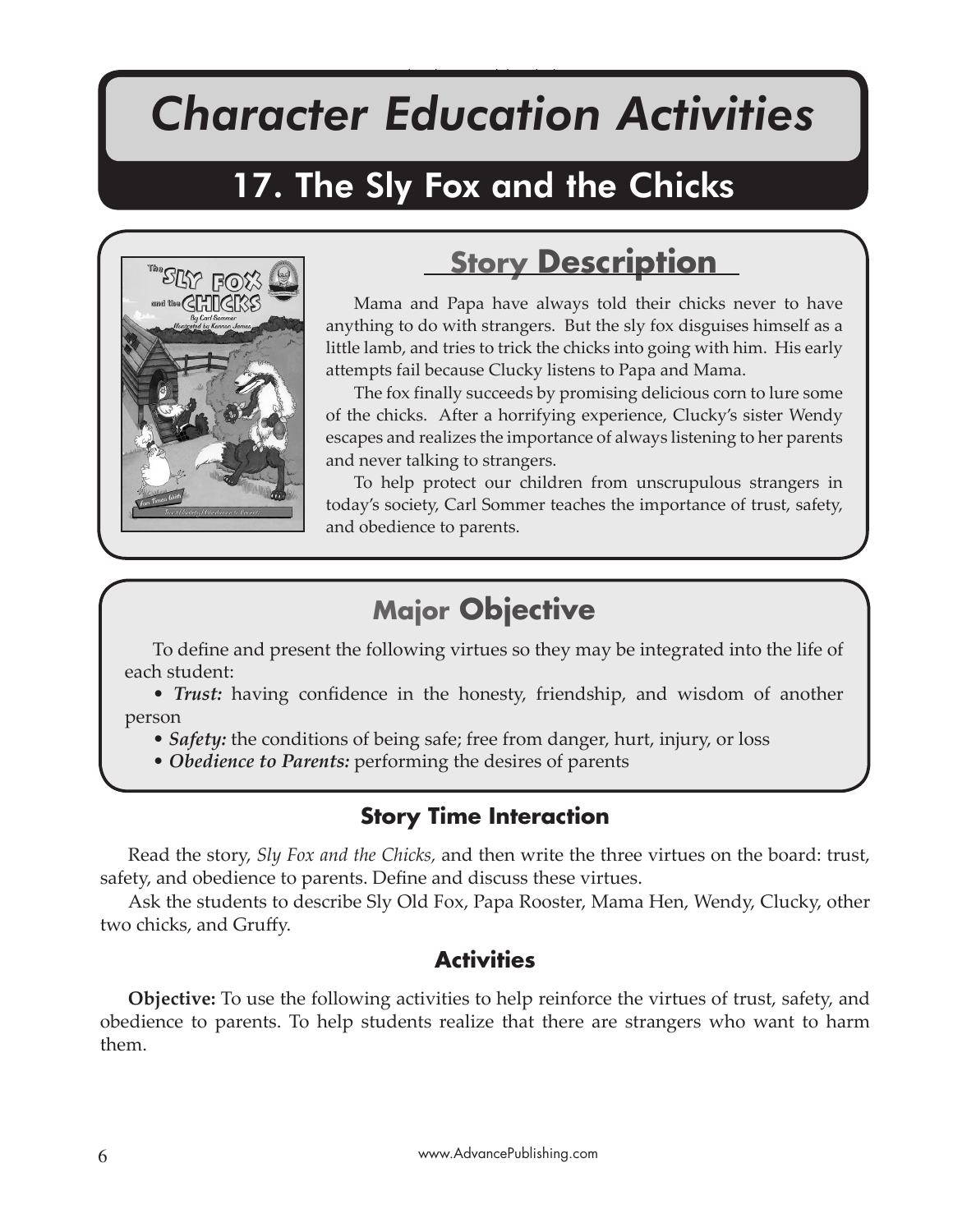#### **Safety at Home and Outdoors**

**Goal:** To teach children to take responsibility for their own safety at home and in the outdoors.

**Discussion:** There are many things in children's lives that are unsafe: things in school, home, street, travelling, etc. Ask the students to name some things that are unsafe. Let them give personal examples of children hurt by accidents. Examples:

Running in the street No looking both ways when crossing the street Playing with fire Gas stove on without a flame Climbing in trees Mishandling a knife Starting a car Standing near someone swinging a bat Tripping or shoving someone when playing basketball

## **Safety at School**

**Goal**: To help children learn that school safety is important both for themselves and others

Assign students to commi�ees to make safety rules for classroom behavior, moving through the school building, playing on the school grounds, and eating in the cafeteria. Bring the students together to form a unified safety code.

### **Safety—Wearing Proper Clothing**

**Goal**: To make children aware of the dangers of not wearing proper clothing

**Preparation:** Collect pictures and articles to show students what happens when proper safety procedures are not followed.

**Class Discussion:** Discuss the importance of wearing proper clothing. Some children want to look cool by not wearing proper clothing. Discuss the dangers of:

1. Not wearing proper clothing in winter: gloves, hats, jackets, sweaters, etc.

2. Sun burn and sun stroke. Getting excessive sun can cause cancer later on in life.

3. Sport injuries: not wearing protective gear as helmets when bike riding or playing football, protective uniforms, kneepads, etc.

# **Safety—Taking Care of One's Body**

**Goal:** To make children aware that they must be concerned for the health of their body **Class Discussion:** What are some things that children can do that harm their body?

 List their suggestions on the board and then discuss them with the class. Bring up subjects as smoking, drinking, eating improperly, taking drugs or pills other than for health reasons, sniffing glue or other harmful substances, etc.

Have a lesson on eating properly.

# **Safety—Strangers**

**Goal:** To make children aware that there are some people who want to harm them. In the back of *Sly Fox and the Chicks* are notes about the dangers of talking with strangers. Use these